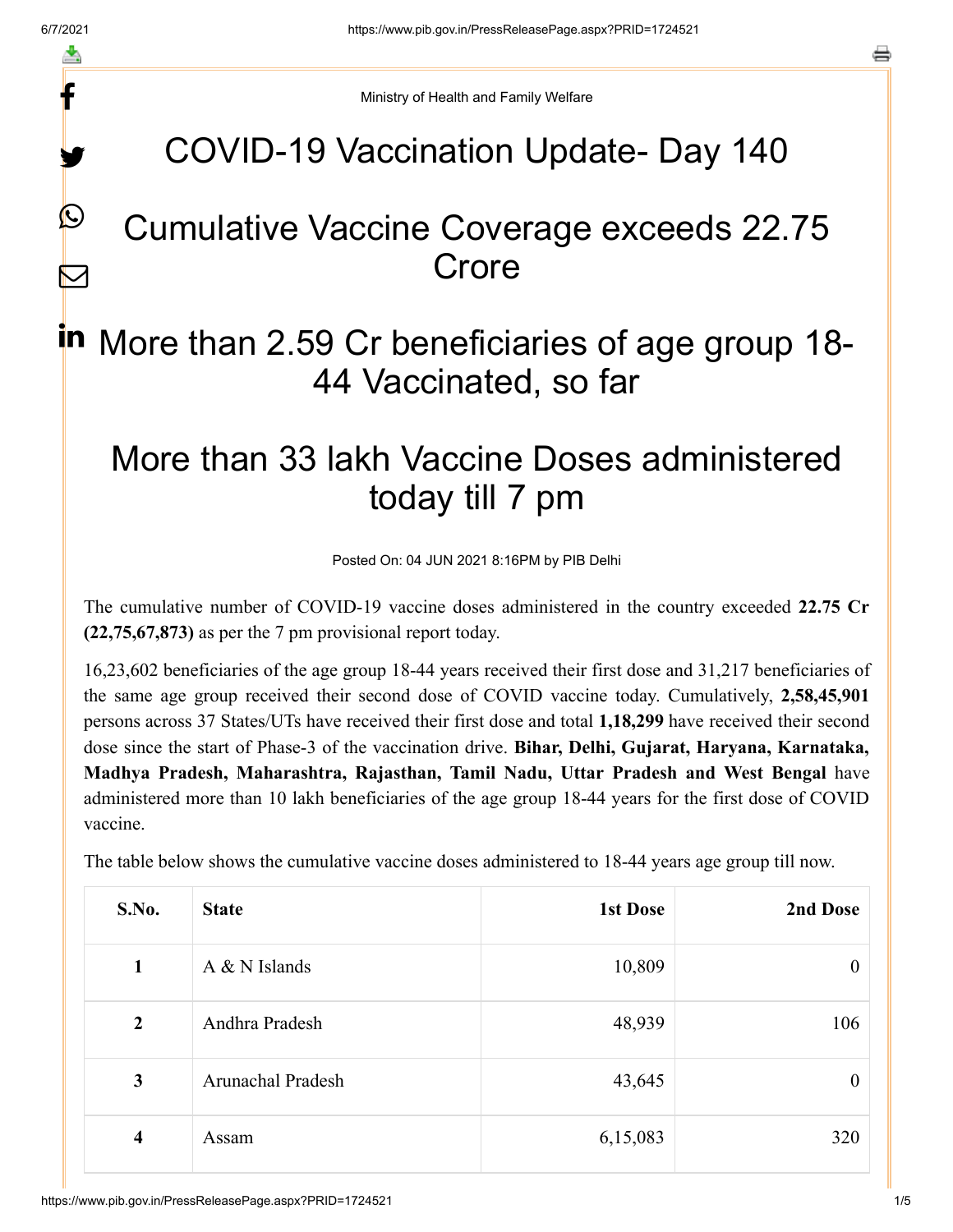| 5<br>f                        | Bihar                | 18,21,743 | 13               |
|-------------------------------|----------------------|-----------|------------------|
| $\boldsymbol{6}$              | Chandigarh           | 64,480    | $\boldsymbol{0}$ |
| $\overline{7}$                | Chhattisgarh         | 7,63,192  | $\overline{4}$   |
| $\mathbf{\Omega}$<br>$\bf{8}$ | Dadra & Nagar Haveli | 44,845    | $\boldsymbol{0}$ |
| 9                             | Daman & Diu          | 54,013    | $\boldsymbol{0}$ |
| in<br>10                      | Delhi                | 11,38,179 | 3,398            |
| 11                            | Goa                  | 44,610    | 596              |
| 12                            | Gujarat              | 20,94,836 | 86               |
| 13                            | Haryana              | 12,04,338 | 1,987            |
| 14                            | Himachal Pradesh     | 1,04,291  | $\boldsymbol{0}$ |
| 15                            | Jammu & Kashmir      | 2,70,253  | 13,381           |
| 16                            | Jharkhand            | 6,31,220  | 115              |
| 17                            | Karnataka            | 17,32,622 | 2,416            |
| 18                            | Kerala               | 4,71,747  | 50               |
| 19                            | Ladakh               | 42,991    | $\boldsymbol{0}$ |
| 20                            | Lakshadweep          | 6,982     | $\boldsymbol{0}$ |
| 21                            | Madhya Pradesh       | 27,01,056 | 6,752            |
| 22                            | Maharashtra          | 14,98,107 | 11,962           |
| 23                            | Manipur              | 45,596    | $\boldsymbol{0}$ |
| 24                            | Meghalaya            | 41,100    | $\boldsymbol{0}$ |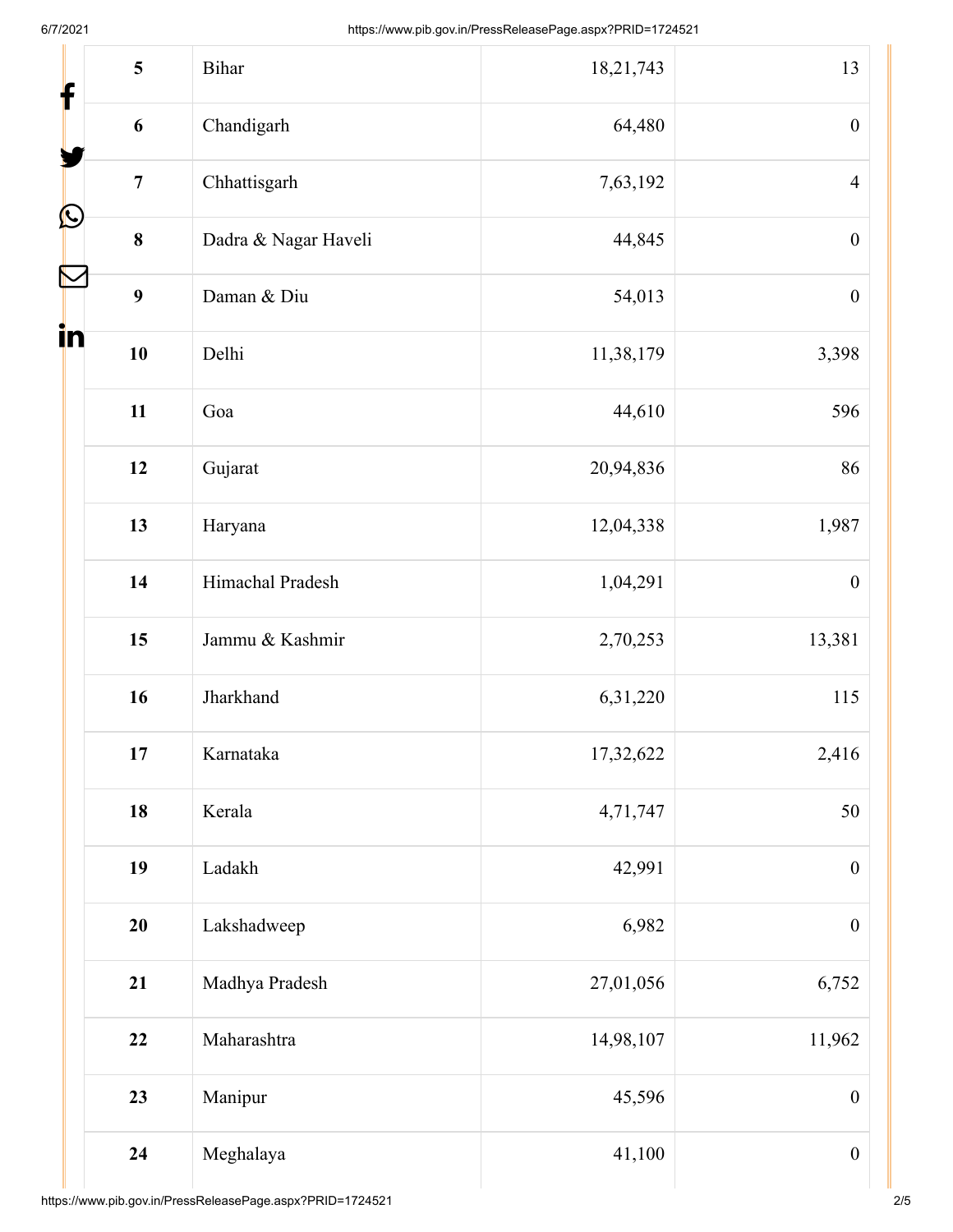| 25<br>f                    | Mizoram              | 20,206      | $\boldsymbol{0}$ |
|----------------------------|----------------------|-------------|------------------|
| 26                         | Nagaland             | 34,878      | $\boldsymbol{0}$ |
| 27                         | Odisha               | 7,75,335    | 1,919            |
| $\bf \Omega$<br>28         | Puducherry           | 29,159      | $\boldsymbol{0}$ |
| $\color{red} \nabla$<br>29 | Punjab               | 4,42,137    | 900              |
| in<br>30                   | Rajasthan            | 18,82,595   | 413              |
| 31                         | Sikkim               | 10,588      | $\boldsymbol{0}$ |
| 32                         | Tamil Nadu           | 17,40,875   | 1,743            |
| 33                         | Telangana            | 5,00,142    | 431              |
| 34                         | Tripura              | 59,476      | $\boldsymbol{0}$ |
| 35                         | <b>Uttar Pradesh</b> | 28,46,870   | 70,627           |
| 36                         | Uttarakhand          | 2,95,390    | $\boldsymbol{0}$ |
| 37                         | West Bengal          | 17, 13, 573 | 1,080            |
| <b>TOTAL</b>               |                      | 2,58,45,901 | 1,18,299         |
|                            |                      |             |                  |

The total of 22,75,67,873 include 99,44,507 Healthcare Workers (HCWs) who have taken the 1<sup>st</sup> dose and 68,40,415 HCWs who have taken the 2<sup>nd</sup> dose, 1,60,45,747 Frontline Workers (FLWs) (1<sup>st</sup> dose), 86,34,525 FLWs (2<sup>nd</sup> dose), 2,58,45,901 for 18-44 years of age group (1<sup>st</sup> dose) and 1,18,299 for 18-44 years of age group (2<sup>nd</sup> dose). **6,96,94,235** for over 45 years old to 60 years old (1<sup>st</sup> Dose), 1,11,86,697 for over 45 years old to 60 years old  $(2<sup>nd</sup> dose)$ , 6,01,48,354 for above 60 years  $(1<sup>st</sup> Does)$  and **1,91,09,193** for above 60 years  $(2^{nd}$  Dose).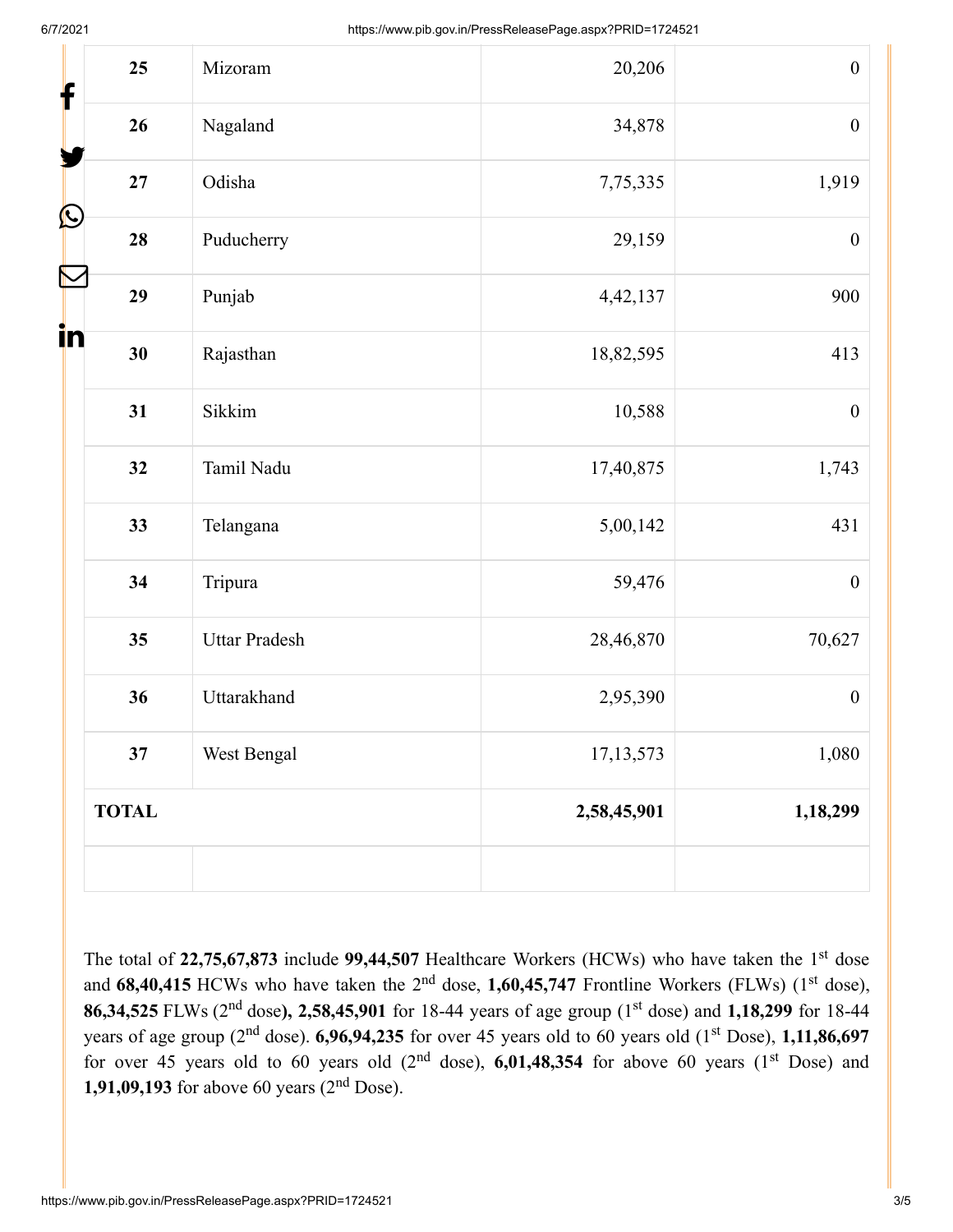| <b>HCWs</b><br>f            | 1 <sup>st</sup> Dose | 99,44,507    |
|-----------------------------|----------------------|--------------|
|                             | $2nd$ Dose           | 68,40,415    |
| <b>FLWs</b><br>$\bf \Omega$ | 1 <sup>st</sup> Dose | 1,60,45,747  |
|                             | $2nd$ Dose           | 86, 34, 525  |
| Age Group 18-44 years<br>in | 1 <sup>st</sup> Dose | 2,58,45,901  |
|                             | $2nd$ Dose           | 1,18,299     |
| Age Group 45 to 60 years    | 1 <sup>st</sup> Dose | 6,96,94,235  |
|                             | $2nd$ Dose           | 1,11,86,697  |
| Over 60 years               | 1 <sup>st</sup> Dose | 6,01,48,354  |
|                             | $2nd$ Dose           | 1,91,09,193  |
| <b>Total</b>                |                      | 22,75,67,873 |

As on Day-140 of the vaccination drive (4<sup>th</sup> June, 2021), total 33,57,713 vaccine doses were given. 31,01,109 beneficiaries were vaccinated for 1<sup>st</sup> dose and 2,56,604 beneficiaries received 2<sup>nd</sup> dose of vaccine as per the provisional report till 7 P.M. Final reports would be completed for the day by late tonight.

Date: 4<sup>th</sup> June, 2021 (140<sup>th</sup> Day)

| <b>HCWs</b>        | $1st$ Dose | 15,456    |
|--------------------|------------|-----------|
|                    | $2nd$ Dose | 11,945    |
| <b>FLWs</b>        | $1st$ Dose | 1,09,597  |
|                    | $2nd$ Dose | 23,569    |
| <b>18-44 years</b> | $1st$ Dose | 16,23,602 |